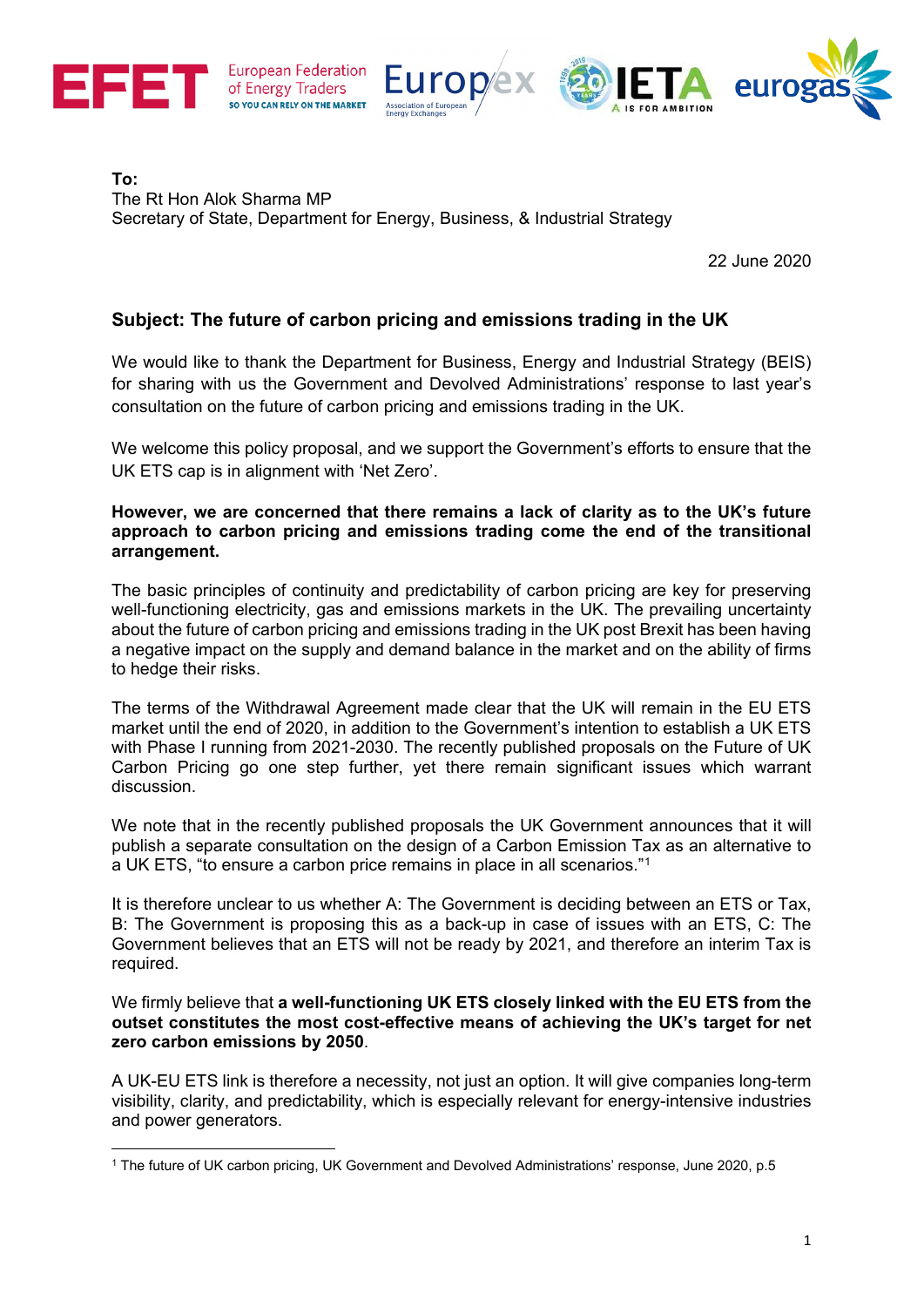



**The market needs long-term regulatory predictability and visibility of carbon pricing beyond 2020**, as companies trade forward on the curve up to three years and beyond with maturities for the next eight years available. Currently, participants to the UK energy market lack visibility of carbon pricing as of 1 January 2021 and are therefore unable to properly hedge their carbon risk in the longer term.

We therefore urge the UK Government to provide clarity on the following matters as soon as possible:

- 1. The approach to carbon pricing in the UK post-Brexit and a timeline indicating the main actions foreseen for the development and implementation of the given approach. Should a linked UK ETS be the chosen option for the future, what would be the milestones to have it established by 1 January 2021?
- 2. The approach to Carbon Price Support in the UK beyond 31 March 2022.
- 3. The Carbon Emissions Tax rate for 2021, and the methodology to set it for the coming year as well as future rates in the event that it is introduced.

In order to ensure a cost-effective transition to net zero carbon emissions in the UK by 2050, we believe that the Government's approach to carbon pricing and emissions trading post-Brexit should rest on the following key policy principles.

#### **Key policy principles to underpin the UK's approach to carbon pricing and emissions trading post-Brexit:**

- 1. Establishing a UK ETS closely and immediately linked with the EU ETS
- 2. Securing the UK's continued participation in the EU ETS, until a linked UK ETS is established.
- 3. Recognising that neither a standalone UK ETS nor a carbon tax can constitute an optimal option/ transition mechanism for carbon pricing in the UK.

Please find the detailed description of the three key policy principles in the Annex to the present letter.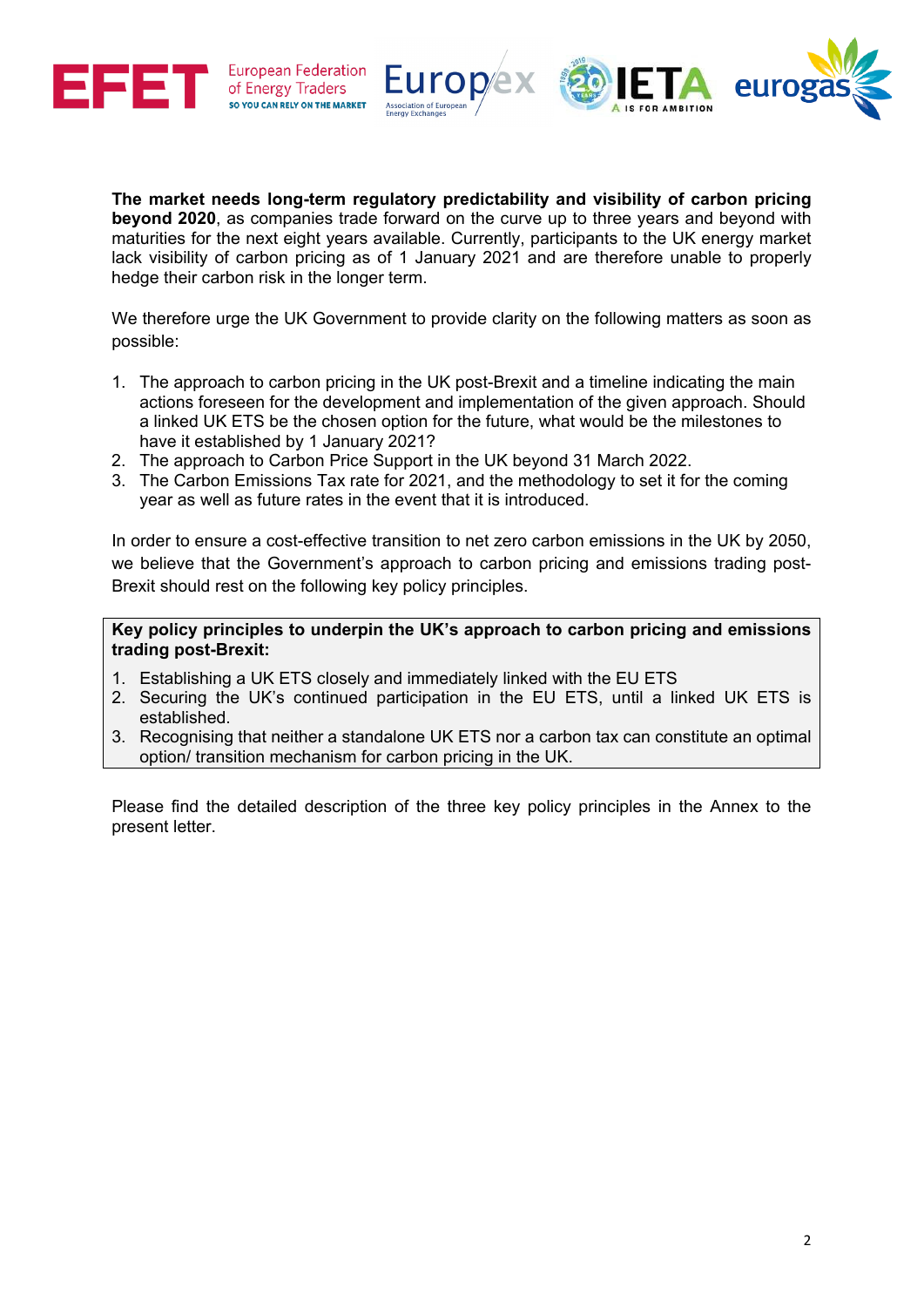







# **ANNEX**

## **Key policy principles to underpin the UK's approach to carbon pricing and emissions trading post-Brexit**

## **1. No-regret option: establishing a UK ETS closely and immediately linked with the EU ETS**

In order to deliver on the UK's target for net zero carbon emissions by 2050 in a cost-effective way, the UK post-Brexit should rely on a market-based mechanism for carbon abatement, through **a UK ETS closely and immediately linked with the EU ETS**.

It is clear that any Linking Agreement between the EU ETS and UK ETS will require complex negotiation. Whilst this should be possible in a far shorter time than the negotiations to create the EU-Swiss linkage (which was delayed due to non-market reasons), there may still be uncertainty for market participants if this takes too long.

We therefore believe that a Linking Agreement between the EU ETS and the UK ETS must be given a high priority in the discussions on the future relationship due to be completed by 31 December.

We would also like to highlight that the UK will host COP 26 in 2021, where a particular focus will be placed on Article 6, providing for the use of international carbon markets for achieving the emissions reduction targets set by the Parties. A timely establishment of a Linking Agreement between the UK ETS and the EU ETS would evidence and reinforce the UK's commitment to deploying market-based mechanisms to achieve cost-effective decarbonisation of the economy.

### UK ETS design: ensuring alignment with the EU ETS is key

The design of the UK ETS should be closely aligned to the EU ETS in order to allow the two systems to link.

We therefore welcome the UK Government's intention to ensure that "elements of the new [UK] ETS will be familiar to operators" and that "it is designed to ensure a seamless transition at the end of the year."[2](#page-2-0)

Ensuring harmonisation of the UK ETS and the EU ETS design would facilitate linkage discussions with the European Commission and increase the likelihood of having the two systems linked from the outset. For markets to link, it is important that they align on some key parameters, such as cap trajectory, MRV requirements, carbon leakage protection, and types of unit eligible for compliance.

We firmly believe that this UK-EU ETS link is in the best interest of both parties. However, this will require give and take from both sides to ensure that the design features of the UK ETS

<span id="page-2-0"></span> $2$  The future of UK carbon pricing, UK Government and Devolved Administrations' response, June 2020, p.5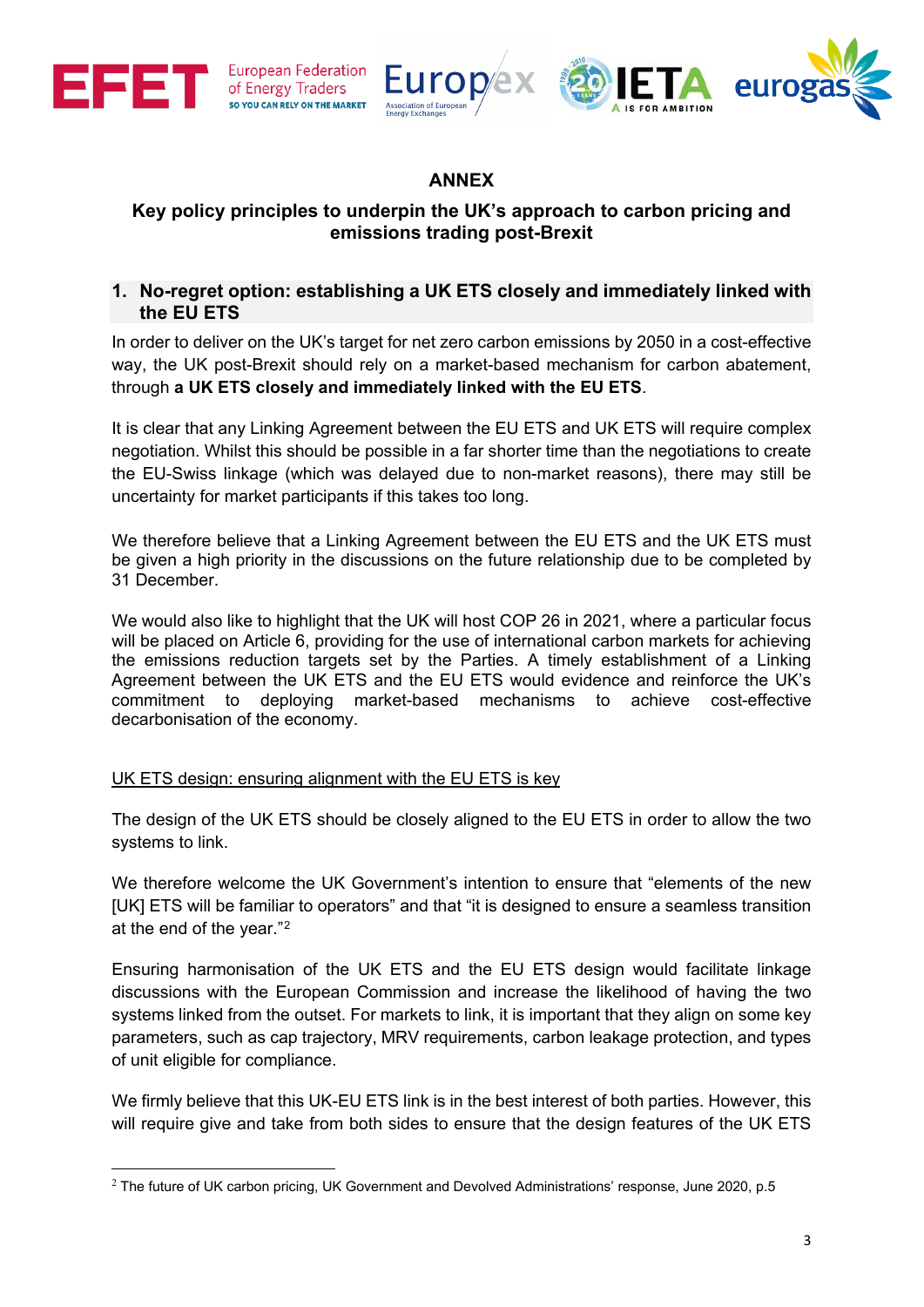





and the EU ETS are fully aligned. This concerns in particular the phase out of free allocation and other improvements to the functionality of the system (e.g. the rules addressing carbon leakage and the potential expansion of the ETS to the sectors that it currently does not cover) in order **to enable and maintain a robust link between the two systems going forward**. Regarding the EU Market Stability Reserve (MSR), coherence between the proposed UK ETS mechanism and the reformed EU ETS MSR has to be ensured in order to avoid market distortions. Apart from that, the upcoming changes to the design of the EU ETS, such as the extension of the scope of the EU ETS, the review of the Auctioning Regulation or the update of the monitoring, reporting and verification rules, would need to be aligned.

Once the linking of the two systems is established, this would help to ensure a market-based price for carbon emissions in the UK and that the liquidity benefits from the EU ETS can be maintained. Indeed, the deep level of liquidity provided by the high number of active market participants constitutes one of the key benefits of the EU ETS since its creation. Even when the carbon price and volatility were much lower, the level of liquidity in the market held up very well and market participants were able to efficiently manage their risks on a continuous basis.

# **2. UK's continued participation in the EU ETS until a linked UK ETS is established is essential**

In the event that the UK ETS and its link to the EU ETS is not legally established in time for 2021, it is crucial to ensure the UK's continued participation in the EU ETS. The UK and the EU should endeavour to agree a temporary linking arrangement under the terms of the Transition Period in the Withdrawal Agreement.

# **3. Neither a standalone UK ETS nor a carbon tax constitute an optimal option/ transition mechanism for future carbon pricing in the UK**

In the event that the linking of the two systems cannot be agreed and/or implemented initially, the UK should maintain an ETS that is strongly aligned with the EU ETS in order to be able to agree the linking of the two systems in the future.

We strongly believe that a standalone UK carbon trading mechanism would not be able to deliver a sufficient level of liquidity for the market to operate efficiently. Without sufficient liquidity, it is likely that the market will have to face wider bid-offer spreads, leading to increasing compliance costs for market participants and end-consumers. We therefore strongly advise against this option, as well as against a carbon tax as an alternative. It is worth noting that important strengths of the ETS also include the progressive nature of the volume of allowances granted and the flexibility of distributional effects.

We stand ready to provide further input on the future of carbon pricing and emissions trading in the UK and we are keen to ensure a continued dialogue with BEIS in view of the transition period.